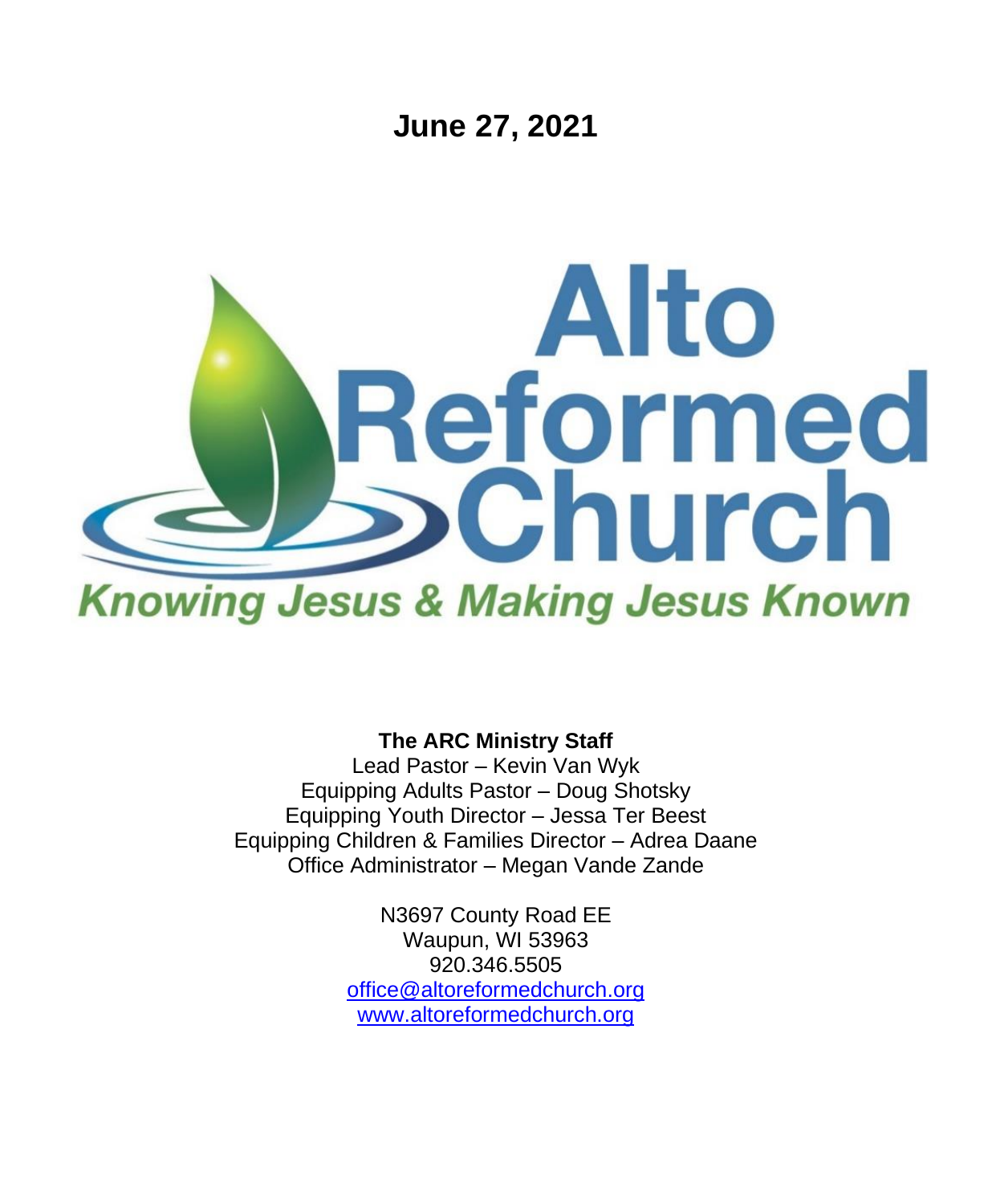# **We Approach God**

Welcome & Announcements Baptism – Landon EJ, son of Jared & Ashley Stelsel

Praise Singing "Battle Belongs" "My Lighthouse"

Congregational Prayer

Special Music – VBS Kids "Do Be Give Love"

# **We Hear God's Word**

Children's Message – Adrea Daane & Keith Loomans

Message – Be Holy as I am Holy Scripture – 1 Peter 1:10-17 & 2:1-5

# **We Respond to God**

Prayer "Holy is the Lord'

Blessing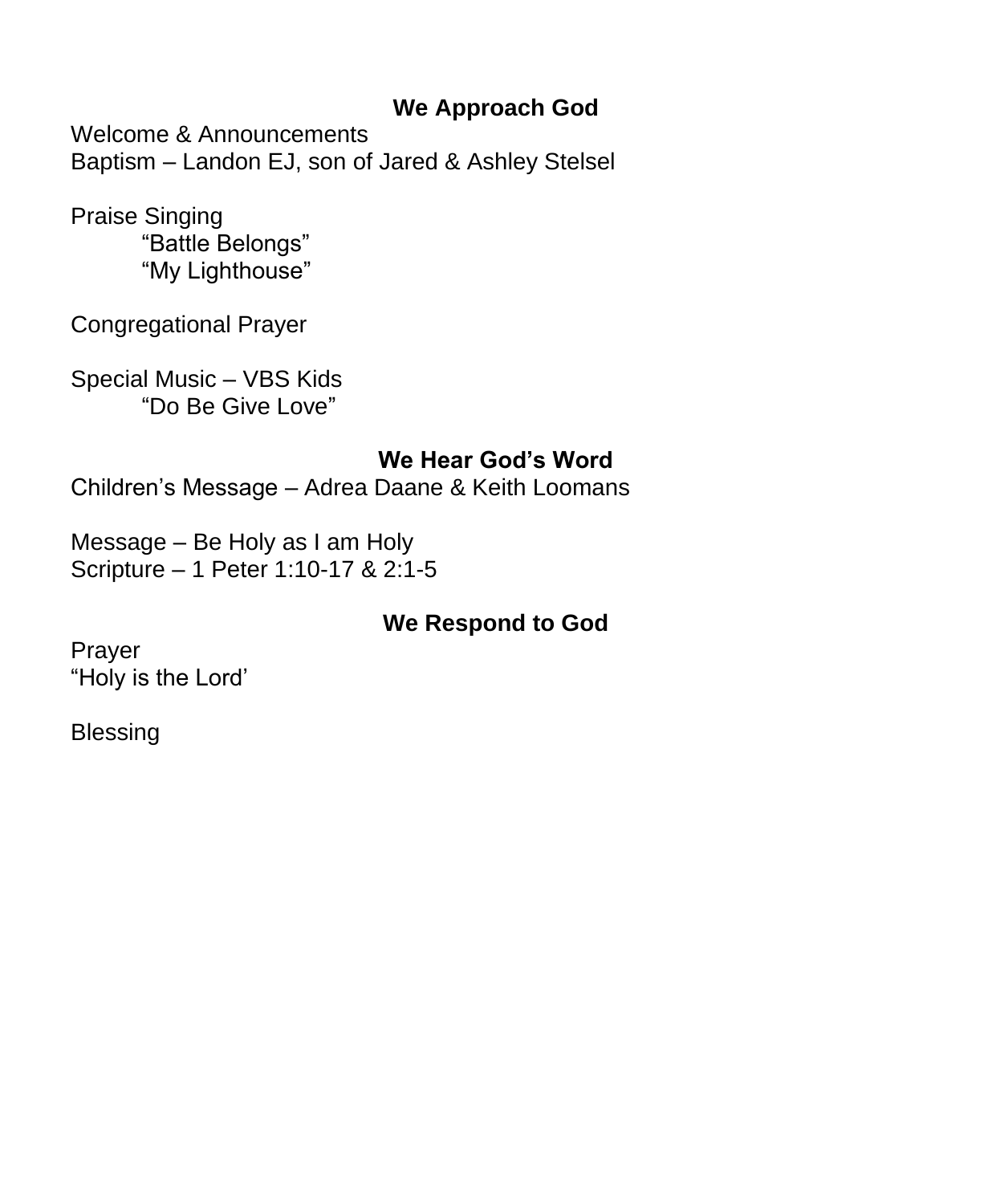

## **Sermon Notes: 1 Peter: Be Holy As I Am Holy**

## **Key Scripture: 1 Peter 1:10-17 & 2:1-5**

**1 Corinthians 13:11 -** When I was a child, I spoke and thought and reasoned as a child. But when I grew up, I put away childish things.

**1 Peter 1:15-16** - 15 But just as he who called you is holy, so be holy in all you do; 16 for it is written: "Be holy, because I am holy."

## **The Greek word used here all 4 times is the same word:**

*hágios* – properly, *different* (*unlike*), *other* ("*otherness*"), *holy*; for the believer, (*hágios*) means "*likeness of nature* with the Lord" because "*different* from the world."

The fundamental (core) meaning of (*hágios*) is "different"... */hágios* ("holy") has the "technical" meaning "*different* from the world" because "*like* the Lord."

[ (*hágios*) implies something "set apart" and therefore "*different* (*distinguished/distinct*)" – i.e. "other," because *special* to the Lord.]

# **What does Holy (Like God/Different from the World) Look Like?**

# **1. Your hope is on the grace of Jesus, not on the things of this world.**

*1 Peter 1:13 - Therefore, prepare your minds for action; be self-controlled; set your hope fully on the grace to be given you when Jesus Christ is revealed.*

## **2. By all means necessary, don't give in to evil desires.**

*1 Peter 1:14 - As obedient children, do not conform to the evil desires you had when you lived in ignorance.*

## **3. Loving each other deeply.**

*1 Peter 1:22* - Now that you have purified yourselves by obeying the truth so that you have sincere love for your brothers, love one another deeply, from the heart.

## **4. Getting rid of sin (Inner and outer).**

*1 Peter 2:1* - *Therefore, rid yourselves of all malice and all deceit, hypocrisy, envy, and slander of every kind.*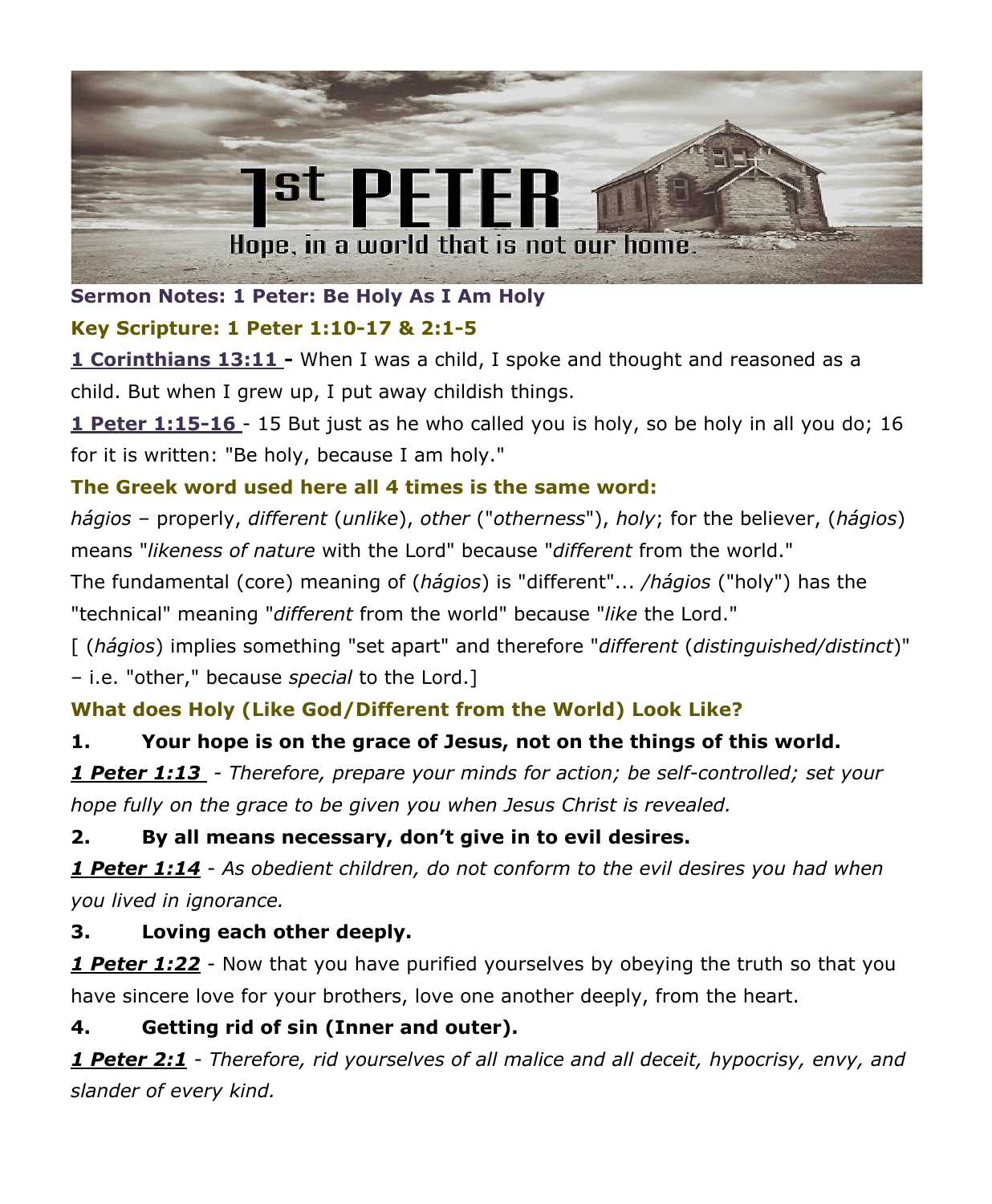#### **5. Submitting to Authorities.**

*1 Peter 2:13-14* - 13 Submit yourselves for the Lord's sake to every authority instituted among men: whether to the king, as the supreme authority, 14 or to governors, who are sent by him to punish those who do wrong and to commend those who do right.

### **6. How we're treating others.**

*1 Peter 3:8* - Finally, all of you, live in harmony with one another; be sympathetic, love as brothers, be compassionate and humble.

#### **7. Not seeking revenge.**

*1 Peter 3:9* - Do not repay evil with evil or insult with insult, but with blessing, because to this you were called so that you may inherit a blessing.

#### **8. Watching what you say.**

*1 Peter 3:10* - For, "Whoever would love life and see good days must keep his tongue from evil and his lips from deceitful speech.

#### **9. Being peacemakers.**

*1 Peter 3:11* - He must turn from evil and do good; he must seek peace and pursue it.

#### **10. Being hospitable.**

*1 Peter 4:9* - Offer hospitality to one another without grumbling.

#### 11. **Being a servant**.

*1 Peter 4:10* - Each one should use whatever gift he has received to serve others, faithfully administering God's grace in its various forms.

#### **12. Having different motives.**

*1 Peter 4:11* - If anyone speaks, he should do it as one speaking the very words of God. If anyone serves, he should do it with the strength God provides, so that in all things God may be praised through Jesus Christ. To him be the glory and the power for ever and ever. Amen.

## **Application:**

- 1. Read through this list of 12 ways that Peter describes Holiness and take them before the Lord to ask Him to show you where you need to grow. If you're brave discuss with friends and family and ask others how you're doing.
- 2. Read 1 John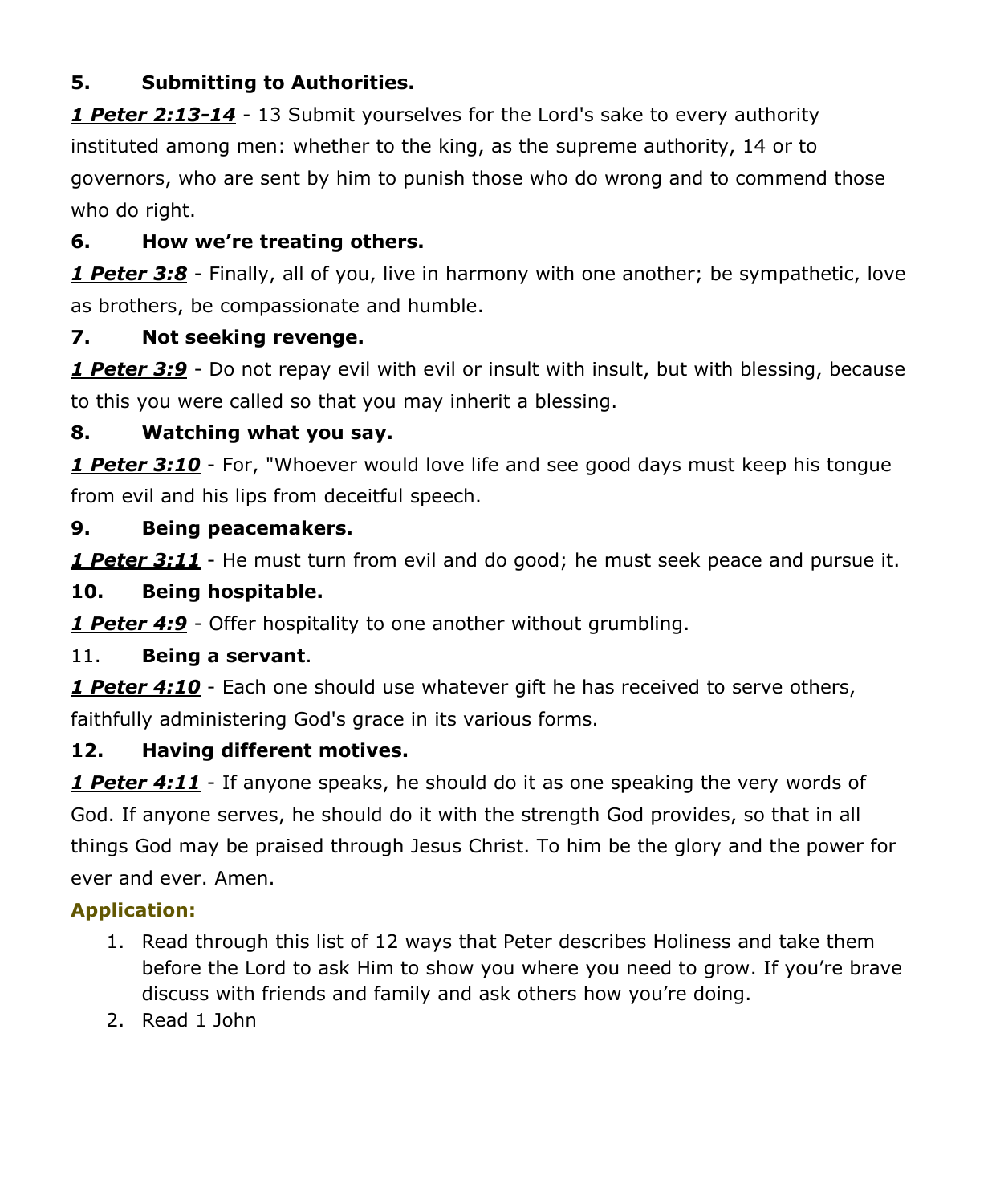# *Upcoming Events*

| 9:30am - Pastor Doug, VBS Kids Sing<br>10:30am - Membership Brunch                 |  |
|------------------------------------------------------------------------------------|--|
|                                                                                    |  |
|                                                                                    |  |
| 6:00pm - Women's Ministry Team Meeting, Middle School Bible Study<br><b>Jun 28</b> |  |
| 7:00pm - Deacon Meeting, High School Bible Study                                   |  |
| 8:00am – Prayer Meeting<br><b>Jun 29</b>                                           |  |
| 7:00pm - Equipping Children & Families Team Meeting                                |  |
| 9:30am – Kids Worship Camp<br><b>Jun 30</b>                                        |  |
| 7:30pm - High School Bonfire                                                       |  |
| 8:30am - Sunday School Guide Class<br>Jul 4                                        |  |
| 9:30am - Pastor Kevin, Men's Chorus                                                |  |

# *Youth News*

**Monday Night Bible Study** will meet in the youth room! 6-7pm Middle School, 7-8pm High School.

**High school bonfire** Wednesday night 7:30-9pm! If it's raining, we'll do pancakes and a movie in the youth room. See you then!

# *Bulletin Board News*

**Offering** may be placed in one of the three white offering boxes located in the lobby. Upcoming benevolent schedule: 6/27 Regular Benevolence, 7/4 Missionary Salary 7/11 Regular Benevolence, 7/18 Waupun Food Pantry.

Congrats to Barrie Tenpas as he celebrates his 84<sup>th</sup> birthday on July 2<sup>nd</sup>.

Congrats to Dave Henker as he celebrates his 86<sup>th</sup> birthday on July 3<sup>rd</sup>.

Congrats to Bill & Mary Bruins as they celebrate their 51<sup>st</sup> wedding anniversary on July 3<sup>rd</sup>.

**AMEN** articles are due today.

**Tough Questions?** Coming in September, we will be addressing your questions and you've already shared some doozies... Why did the church fail so miserably to stand against Hitler? How can someone say the Bible says women should not be elders/ministers? Is cremation wrong? If someone accepted Jesus as their Savior at some point in their life, can they be unsaved if they get lax in attending church and not spending time in prayer or reading the Bible? Submit your questions to [office@altoreformedchurch.org](mailto:office@altoreformedchurch.org) or put a note in Pastor Kevin's box or text 319-464- 4673.

# *Opportunities to Get Involved*

**Summer JAM** – All 3 year olds – incoming 5<sup>th</sup> graders are invited to join us for Summer JAM (Jesus and Me) during the service every 2<sup>nd</sup> Sunday of June, July & August. Kids will be invited to the basement before the sermon starts for games, activities or crafts focused around a Bible lesson just for kids (split into PreK & elementary groups).